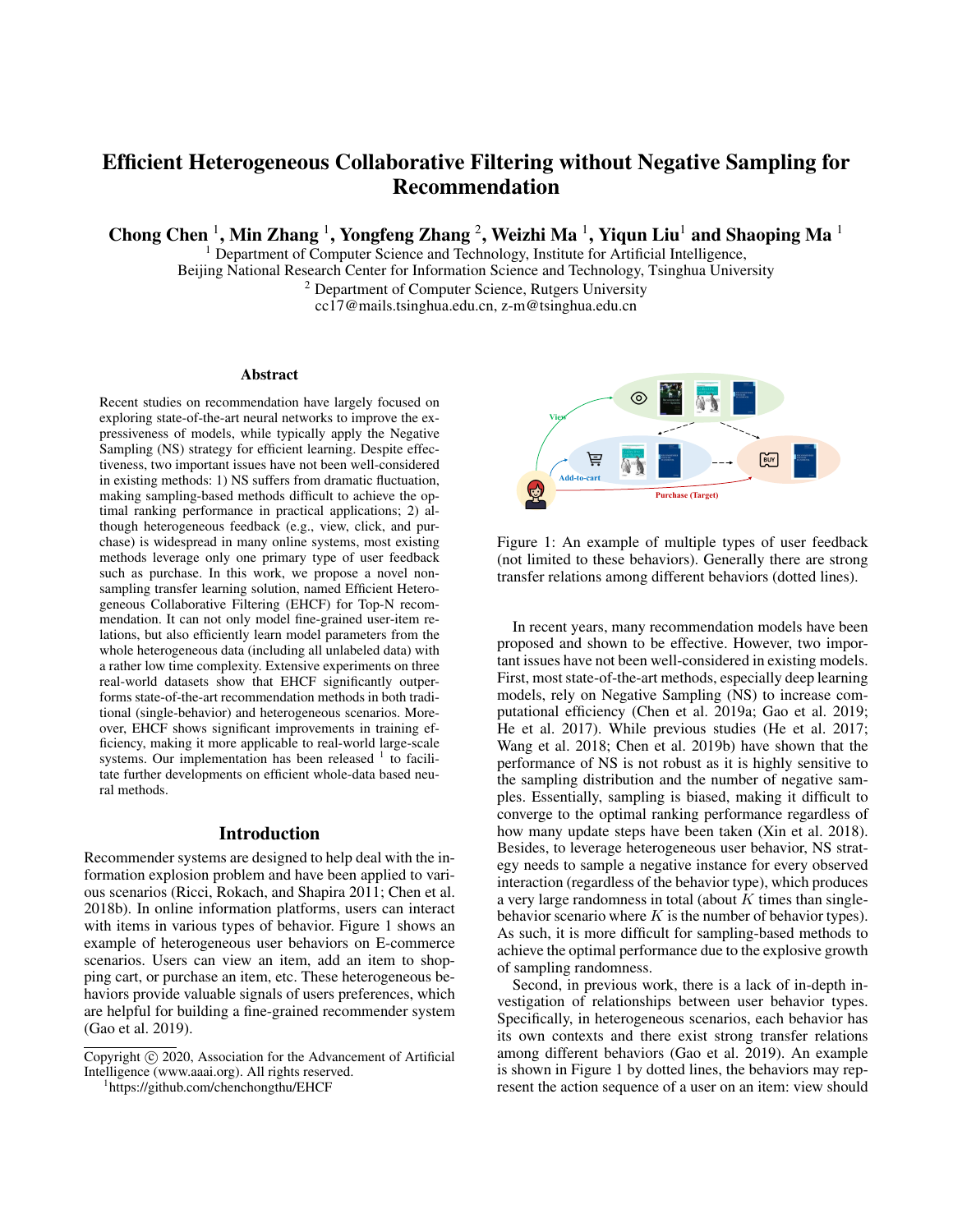happen prior to adding-to-cart and purchase, while purchase may happen after adding-to-cart or view. However, existing heterogeneous recommendation models either focus on extending the Matrix Factorization (MF) methods to perform multiple learning of different behaviors (Tang et al. 2016; Krohn-Grimberghe et al. 2012; Singh and Gordon 2008), or change the negative sampling strategy to enrich the training set from the auxiliary behavioral data (Ding et al. 2018; Loni et al. 2016; Qiu et al. 2018). As a result, these models have largely ignored the translation relationship among different behaviors.

In light of the above limitations, we propose a novel model named Efficient Heterogeneous Collaborative Filtering (EHCF). Particularly, we apply non-sampling optimization for our neural model, which is more effective and stable due to the consideration of all samples in each parameter update (Hu, Koren, and Volinsky 2008; He et al. 2016). To cope with the efficiency challenges caused by non-sampling strategy, we develop an efficient optimization method. Through rigorous mathematical analysis, we resolve computational bottlenecks in optimization by leveraging the sparsity of positive-only data. Moreover, to incorporate the behavior contexts, we link the model prediction of each behavior in a transfer manner. The prediction of a high-level behavior (i.e., purchase) is influenced by transferring the prediction of the low-level behavior (i.e., view). Through this way, the proposed model can capture the underlying contexts of each behavior. The main contributions of this work are as follows:

- We derive an efficient optimization method that solves the challenging problem of learning neural models from the whole data with a controllable time complexity.
- We propose a novel neural model named EHCF for recommendation, which correlates the prediction of each behavior in a transfer way to capture the complicated relations among different behaviors.
- Extensive experiments on three real-world recommendation datasets show that EHCF not only outperforms the state-of-the-art models in both traditional single-behavior and heterogeneous scenarios, but also has a rather fast training process.

## Related Work

Heterogeneous Collaborative Filtering Heterogeneous Collaborative Filtering (CF) or multi-behavior CF (Loni et al. 2016) is an emerging branch in the research community of recommender systems. In previous work, Singh and Gordon (Singh and Gordon 2008) propose Collective Matrix Factorization model (CMF) to simultaneously factorize multiple user-item interactions with sharing item-side embeddings across matrices. CMF is then extended to leverage multiple user behaviors for recommender systems (Krohn-Grimberghe et al. 2012; Zhao et al. 2015). Recently, Gao et al. (Gao et al. 2019) propose a Neural Multi-Task Recommendation (NMTR) model, which combines the recent advances of NCF (He et al. 2017) and the efficacy of Multi-Task Learning (MTL) (Argyriou, Evgeniou, and Pontil 2007) to exploit heterogeneous user behaviors. Another line of research approaches heterogeneous problem from the perspective of learning (Ding et al. 2018; Loni et al. 2016; Qiu et al. 2018). Specifically, Loni et al. (Loni et al. 2016) propose an extension of Bayesian Personalized Ranking (BPR) (Rendle et al. 2009) to adapt the sampling rule from different types of behavior in training. Ding et al. (Ding et al. 2018) develop a margin-based pairwise learning framework when view-data is available. Through the literature review above, it can be found that the existing approaches proposed to handle heterogeneous feedback recommendation tasks are relatively simple. There is a lack of in-depth investigation of relationships between user feedback types, which is one of the main concerns of our EHCF model.

Model Learning from Positive-only Data Learning sparse features from positive-only data is a fundamental task. Generally, there are two strategies to learn from positive-only data: 1) NS strategy (Chen et al. 2019a; He et al. 2017; Rendle et al. 2009) that samples negative instances from unlabeled data; 2) whole-data based strategy (Hu, Koren, and Volinsky 2008; Pan et al. 2008; Liang et al. 2016) that sees all the unlabeled data as negative. Both strategies have pros and cons: NS strategy is more efficient, but may decrease the model's performance; whole-data based strategy leverages the full data with a potentially better coverage, but inefficiency can be an issue. To the best of our knowledge, existing deep learning based recommendation methods almost all rely on NS for efficient model learning. In previous work, some efforts have been devoted to resolving the inefficiency issue of wholedata based strategy. Most of them (e.g., (He et al. 2016; Pilászy, Zibriczky, and Tikk 2010; Chen et al. 2018a)) are based on Alternating Least Squares (ALS) (Hu, Koren, and Volinsky 2008). Unfortunately, ALS based methods are not applicable to neural models which use Gradient Descent (GD) for optimization. Recently, (Xin et al. 2018) and (Yuan et al. 2018) design fast Batch Gradient Descent (BGD) methods to learn from all training examples. However, they only focus on optimizing traditional models. Distinct from previous studies, we derive a novel loss that can be used to learn neural models efficiently from the whole positive and unlabeled data.

# Efficient Heterogeneous Collaborative Filtering

In this section, we first formally define the heterogeneous collaborative filtering problem, then introduce our proposed EHCF model in detail.

#### Problem Formulation

Suppose we have users U and items V in the dataset, and we use the index  $u$  to denote a user and  $v$  to denote an item. Let  $\{R_{(1)}, R_{(2)}, ..., R_{(K)}\}$  denote the user-item interaction matrices for all the  $K$  types of behaviors, where  $\mathbf{R}_{(k)} = [R_{(k)uv}]_{|\mathbf{U}|\times|\mathbf{V}|} \in \{0,1\}$  indicates whether user u has interacted with item  $v$  under behavior  $k$ . Generally, heterogeneous collaborative filtering has a target behavior to be optimized, which is denoted as  $\mathbf{R}_{(K)}$ . An example of the target behavior is the purchase behavior in E-commerce, and other behaviors can include the view, click, adding to cart,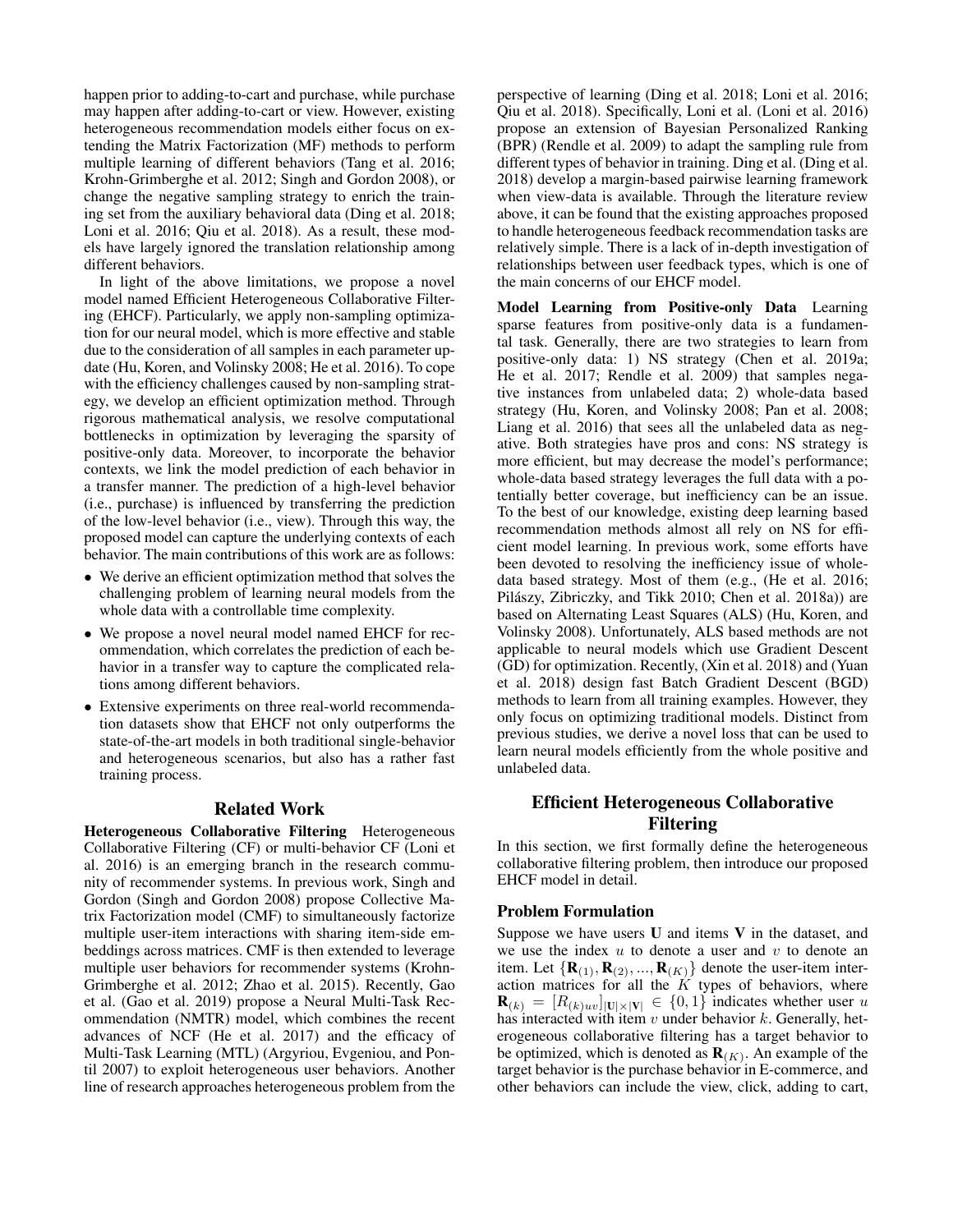

Figure 2: An overview of EHCF model. (a) Illustration of the model framework. (b) An example of the relationships among behaviors, where  $\mathbf{h}_1, \mathbf{h}_2,$  and  $\mathbf{h}_3$  denotes the prediction functions of behaviors: view, add-to-cart, and purchase, respectively (note that EHCF is not limited to these examples). (c) Illustration of the transfer scheme of two relational behaviors.

etc. The task of heterogeneous collaborative filtering is to estimate the likelihood  $\hat{R}_{(K)uv}$  that a user u will interact with an item  $v$  under the target behavior. The items (uninteracted under the target behavior) are ranked in descending order of  $\hat{R}_{(K)uv}$  to provide the Top-N item recommendation list.

## Model Overview

The overall EHCF model is described in Figure 2. Users and items are first converted to dense vector representations through an embedding layer. Note that distinct from previous work that typically input a user-item pair  $(u, v)$ , we use a user and all his/her item interactions as inputs in our framework. Besides, instead of applying a sampling-based strategy to optimize the interaction between user and item, we propose an efficient optimization method to learn the model from the whole data without sampling. To make it reasonable under the paradigm of representation learning, we share the embedding layer of users and items for the modeling of all behavior types. Then for each user-item instance  $(u, v)$ , a mapping function is defined as:

$$
\phi(\mathbf{p}_u, \mathbf{q}_v) = \mathbf{p}_u \odot \mathbf{q}_v \tag{1}
$$

where  $\mathbf{p}_u \in \mathbb{R}^d$  and  $\mathbf{q}_v \in \mathbb{R}^d$  are latent vectors of user u and item  $v, d$  denotes the embedding size, and  $\odot$  denotes the element-wise product of vectors.

To predict the likelihood of multiple behaviors with the same input, it is essential to learn a separated prediction layer for each behavior. Let  $\mathbf{h}_k$  denotes the prediction layer for the  $k$ -th behavior, the likelihood that  $u$  will perform the  $k$ -th behavior on  $v$  is estimated by:

$$
\hat{R}_{(k)uv} = \mathbf{h}_k^T(\mathbf{p}_u \odot \mathbf{q}_v) = \sum_{i=1}^d h_{k,i} p_{u,i} q_{v,i}
$$
 (2)

#### Transfer-based Multi-Behavior Prediction

As discussed in the introduction, generally there are certain transfer relations among users' behaviors in real life (Figure

1). So the predictive layers for different behaviors should be related to each other, rather than being independent. To capture the transfer features, we enforce that the prediction on a behavior lies in the predictions of its precedent behaviors. Motivated by transfer mechanisms in knowledge representations (Bordes et al. 2013), we assume that the relationships between two behaviors can also be portrayed as translations in the representation space. Specifically, the transfer scheme of two relational behaviors (from  $\mathbf{h}_t$  to  $\mathbf{h}_k$ ) is defined as:

$$
f_{\mathbf{h}_t \to \mathbf{h}_k} = \mathbf{h}_t \mathbf{M}_{tk} + \mathbf{r}_{tk} \tag{3}
$$

where  $\mathbf{M}_{tk} \in \mathbb{R}^{d \times d}$  is a transfer matrix which projects  $\mathbf{h}_t$ from the  $t$ -th behavior space to the  $k$ -th behavior space.  $\mathbf{r}_{tk} \in \mathbb{R}^d$  is the bias vector. A graphical illustration of the transfer scheme is shown in Figure 2(c). Based on that, the prediction layer of the k-th behavior is calculated as:

$$
\mathbf{h}_k = \sum_t (f_{\mathbf{h}_t \to \mathbf{h}_k}) = \sum_t (\mathbf{h}_t \mathbf{M}_{tk} + \mathbf{r}_{tk})
$$
(4)

where  $t$  denotes the precedent behaviors of the  $k$ -th behavior. The initial behavior which has no precedent relation (e.g., view) is randomly initialized.

Our transfer-based prediction is not only able to incorporate heterogeneous user behaviors, but also particularly useful for predicting the preference of inactive users that have few data on the target behavior. Typically, the data of low-level behaviors (e.g., view) is easier to collect and has a larger volume than the target behavior (e.g., purchase).

#### Efficient Optimization without Sampling

We introduce the efficient optimization method without sampling in this section, which is the basis for learning our model from the whole heterogeneous feedback data. For positive-only data, the observed interactions are rather limited, and non-observed examples are of a much larger scale. To learn model parameters, Hu and Volinsky (Hu, Koren, and Volinsky 2008) introduce a weighted regression loss,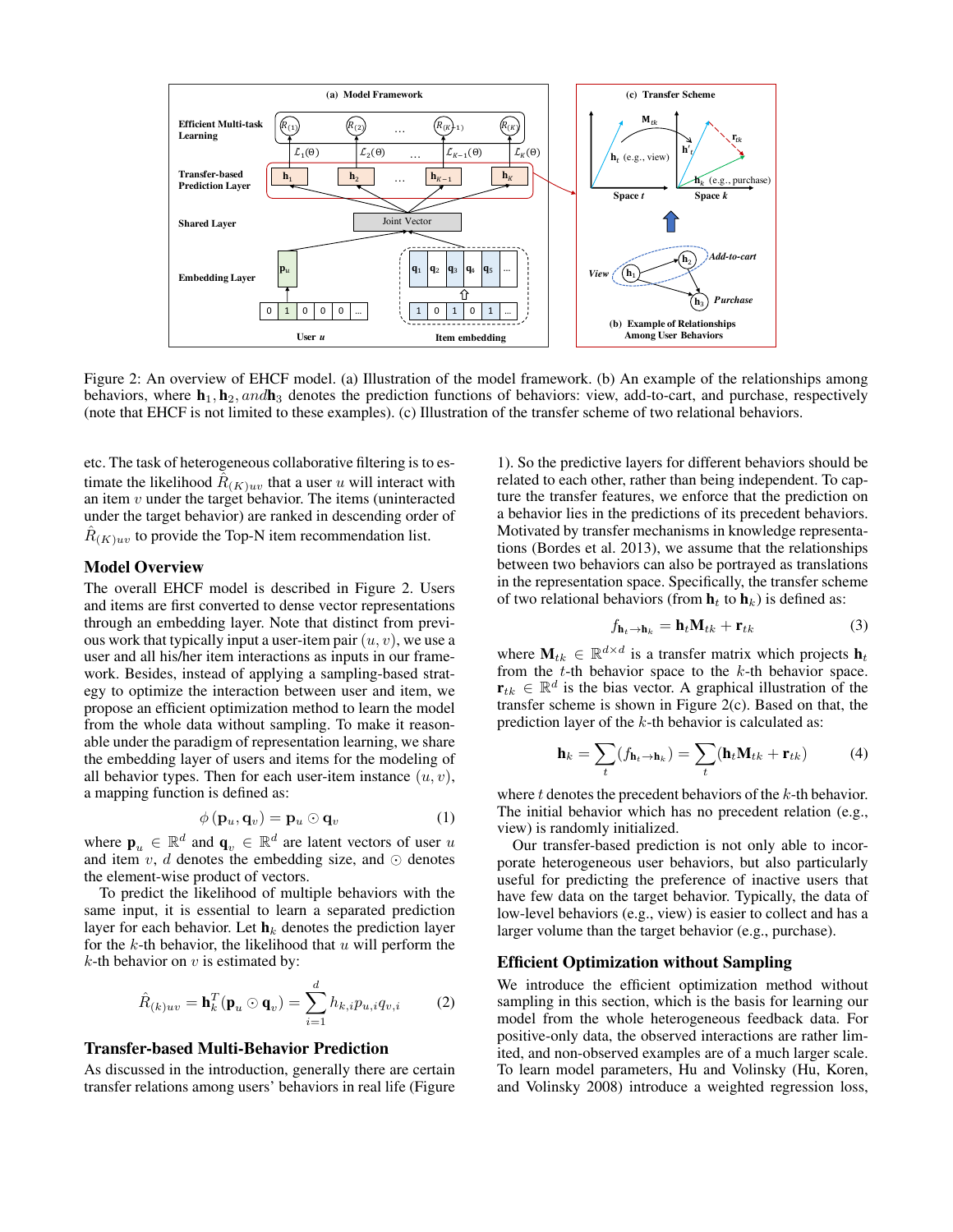which associates a confidence to each prediction in the implicit data matrix. Following this idea, for a batch of users B and the whole item set V, the loss of a single behavior matrix  $\mathbf{R}_{(k)}$  is:

$$
\mathcal{L}_{k}(\Theta) = \sum_{u \in \mathbf{B}} \sum_{v \in \mathbf{V}} c_{uv}^{k} (R_{(k)uv} - \hat{R}_{(k)uv})^{2}
$$
  
= 
$$
\sum_{u \in \mathbf{B}} \sum_{v \in \mathbf{V}} c_{uv}^{k} (R_{(k)uv}^{2} - 2R_{(k)uv}\hat{R}_{(k)uv} + \hat{R}_{(k)uv}^{2})
$$
(5)

where  $c_{uv}^k$  denotes the weight of entry  $R_{(k)uv}$ . As can be seen, the time complexity of computing this loss is  $O(|\mathbf{B}||\mathbf{V}|d)$ , which means the straightforward way to calculate gradients is generally unaffordable in practice.

While note that in positive-only data, the non-observed instances are usually set to a label of  $R_{(k)uv} = 0$  (He et al. 2016; Wang et al. 2018; Yuan et al. 2018). So the nonobserved  $R_{(k)uv}$  can be eliminated to simplify the equation. Also, the loss of non-observed data can be expressed by the residual between the loss of all data and that of positive data. We have the following derivation:

$$
\tilde{\mathcal{L}}_k(\Theta) = -2 \sum_{u \in \mathbf{B}} \sum_{v \in \mathbf{V}^{k+}} c_{uv}^{k+} R_{(k)uv} \hat{R}_{(k)uv} + \sum_{u \in \mathbf{B}} \sum_{v \in \mathbf{V}} c_{uv}^k \hat{R}_{(k)uv}^2
$$
\n
$$
= \sum_{u \in \mathbf{B}} \sum_{v \in \mathbf{V}^{k+}} \left( (c_{uv}^{k+} - c_{uv}^{k-}) \hat{R}_{(k)uv}^2 - 2c_{uv}^{k+} R_{(k)uv} \hat{R}_{(k)uv} \right)
$$
\n
$$
+ \sum_{u \in \mathbf{B}} \sum_{v \in \mathbf{V}} c_{uv}^{k-} \hat{R}_{(k)uv}^2
$$
\n(6)

where the Θ-invariant constant value has be eliminated,  $\mathcal{L}_{k}^{P}(\Theta)$  denotes the loss for positive data, and  $\mathcal{L}_{k}^{A}(\Theta)$  denotes the loss for all data. Thus,  $\mathcal{L}_k(\Theta)$  can be seen as a combination of the loss of positive data and the loss of all data. And the loss of unlabeled data has been eliminated. The new computational bottleneck lies in  $\mathcal{L}_{k}^{A}(\Theta)$  now.

Recall the prediction of  $\hat{R}_{(k)uv}$  (Eq.(2)), based on a decouple manipulation for the inner product operation, the summation operator and elements in  $\mathbf{p}_u$  &  $\mathbf{q}_v$  can be rearranged:

$$
\hat{R}_{(k)uv}^{2} = \sum_{i=1}^{d} h_{k,i} p_{u,i} q_{v,i} \sum_{j=1}^{d} h_{k,j} p_{u,j} q_{v,j}
$$
\n
$$
= \sum_{i=1}^{d} \sum_{j=1}^{d} (h_{k,i} h_{k,j}) (p_{u,i} p_{u,j}) (q_{v,i} q_{v,j})
$$
\n(7)

By substituting Eq.(7) in  $\mathcal{L}_{k}^{A}(\Theta)$ , there emerges a nice structure: usually  $c_{uv}^{k-}$  is a uniform (Hu, Koren, and Volinsky 2008) or item-dependent (Liang et al. 2016) parameter  $c_v^{k-}$ , so the interaction between  $p_{u,i}$  and  $q_{v,i}$  can be properly separated. Then, the optimization of  $\sum_{v \in \mathbf{V}} c_v^{k-1} q_{v,i} q_{v,j}$  and separated. Then, the optimization of  $\sum_{v \in \mathbf{V}} c_v q_{v,i} q_{v,j}$  and  $\sum_{u \in \mathbf{B}} p_{u,i} p_{u,j}$  are independent from each other, and we can achieve a significant speed-up by precomputing the two terms. The final efficient whole-data based loss for a single  $k$ -th behavior is as follows:

$$
\tilde{\mathcal{L}}_k(\Theta) = \mathcal{L}_k^P(\Theta)
$$
\n
$$
+ \sum_{i=1}^d \sum_{j=1}^d \left( (h_{k,i} h_{k,j}) \left( \sum_{u \in \mathbf{B}} p_{u,i} p_{u,j} \right) \left( \sum_{v \in \mathbf{V}} c_v^{k-} q_{v,i} q_{v,j} \right) \right)
$$
\n(8)

The rearrangement of nested sums in  $\mathcal{L}_{k}^{A}(\Theta)$  is the key transformation that allows the fast optimization. The computing complexity of  $\mathcal{L}_{k}^{A}(\Theta)$  is reduced from  $O(|\mathbf{B}||\mathbf{V}|d)$  to  $O((|\mathbf{B}|+|\mathbf{V}|)d^2)$ . Note that in this section we present a userbased batch optimization loss, the item-based loss can also be derived in the same way.

## Multi-Task Learning

Multi-task learning (MTL) is a paradigm that performs joint training on the models of different but correlated tasks, so as to obtain a better model for each task (Argyriou, Evgeniou, and Pontil 2007). We propose a MTL objective function defined as follows:

$$
\mathcal{L}(\Theta) = \sum_{k=1}^{K} \lambda_k \tilde{\mathcal{L}}_k(\Theta)
$$
\n(9)

where K is the number of types of users' behavior,  $\lambda_k$  is added to control the influence of the k-th behavior on the joint training, which is a hyper-parameter to be specified for different datasets. We additionally enforce that  $\sum_{k=1}^{K} \lambda_k =$ 1 to facilitate the tuning of these hyper-parameters.

Our efficient optimization method can be naturally implemented in modern machine learning tools like Tensorflow and PyTorch. To optimize the objective function, we use mini-batch Adagrad (Duchi, Hazan, and Singer 2011) as the optimizer. Its main advantage is that the learning rate can be self-adaptive during the training phase, which eases the pain of choosing a proper learning rate. Dropout is an effective solution to prevent neural networks from overfitting (Srivastava et al. 2014), which is also adopted in our model.

#### Discussion

We first discuss the time complexity of our model, in Eq.(8), updating a batch of users for the  $k$ -th behavior takes  $O((|\mathbf{B}| + |\mathbf{V}|)d^2 + |\mathcal{R}_{\mathbf{B}}^k|d)$  time, where  $\mathcal{R}_{\mathbf{B}}^k$  denotes positive item interactions of this batch of users under the  $k$ -th behavior. When updating the whole model through multitask learning for all the  $K$  types of behavior, one batch takes  $O(K(|\mathbf{B}| + |\mathbf{V}|)d^2 + \sum_{k=1}^K |\mathcal{R}_{\mathbf{B}}^k|d)$  time (the time overhead of behavior transferring is rather small and can be ignored). For the original regression loss  $(Eq.(5))$ , it takes  $\tilde{O}(K|\mathbf{B}||\mathbf{V}|d)$  time. Since  $|\mathcal{R}_{\mathbf{B}}^k| \ll |\mathbf{B}||\mathbf{V}|$  and  $d \ll |\mathbf{B}|$  in practice, the computional complexity of our model is reduced by several magnitudes. Moreover, since no approximation is introduced during the derivation process, the optimization results are exactly the same as the original wholedata based regression loss. It is also noteworthy that our EHCF model is applicable to traditional single-behavior recommendation by optimizing the target behavior loss only.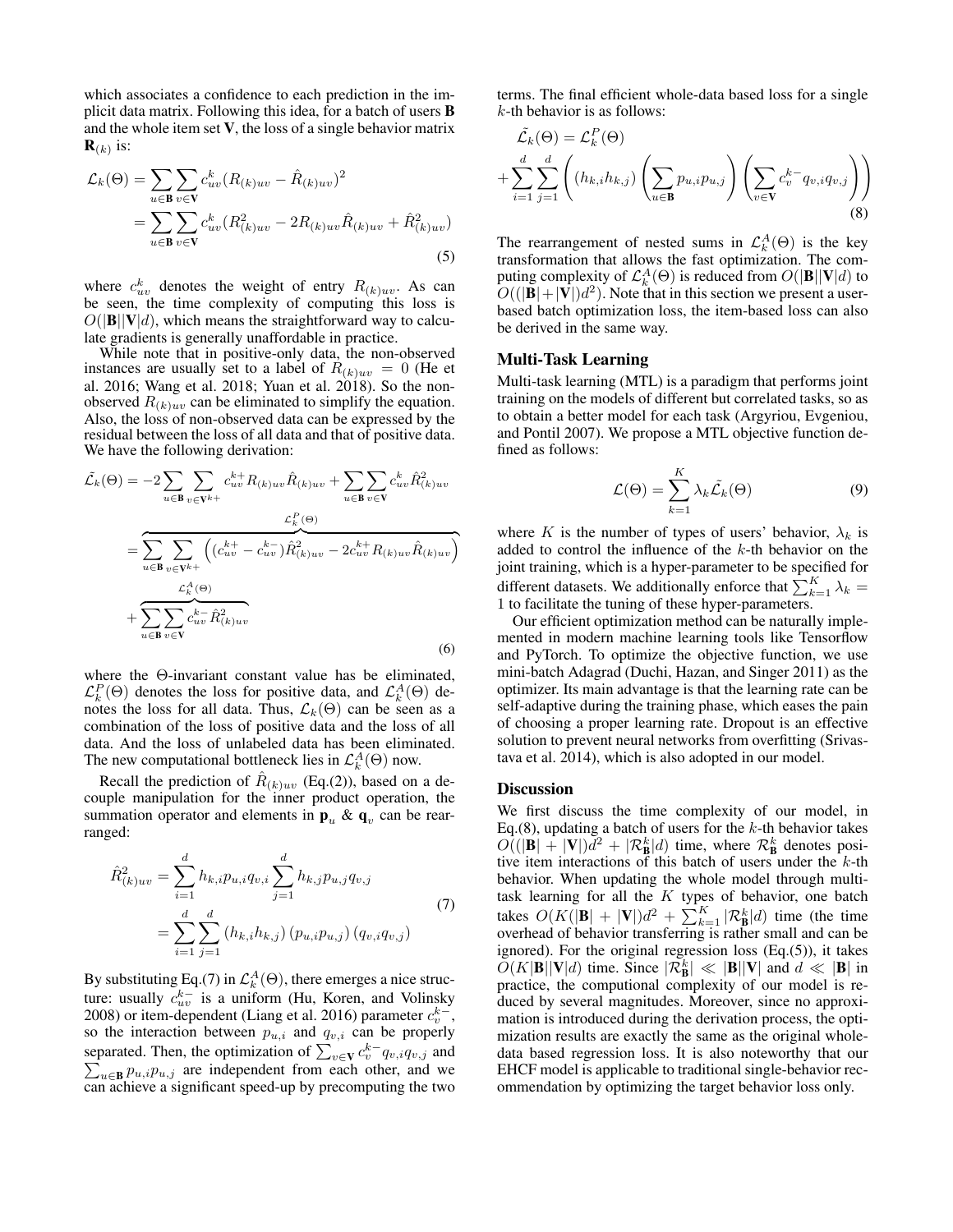Table 1: Statistical details of the evaluation datasets.

| <b>Dataset</b>   | #User  | #Item  | #View             | #Add-to-cart             | #Purchase |
|------------------|--------|--------|-------------------|--------------------------|-----------|
| <b>Movielens</b> | 6.940  | 3.706  | $\hspace{0.05cm}$ | $\overline{\phantom{0}}$ | 1.000.209 |
| <b>Beibei</b>    | 21.716 | 7.977  | 2.412.586         | 642.622                  | 304,576   |
| Taobao           | 48.749 | 39.493 | 1.548.126         | 193.747                  | 259,747   |

As fast whole-data based learning is a challenging problem, the designed efficient optimization method is still preliminary. It is now limited to learn models with linear prediction layer, because the rearrange operation in Eq.(7) requires the prediction of  $\hat{R}_{(k)uv}$  to be linear. We leave the extension of the method as future work.

## Experiments and Results

## Experimental Settings

Datasets We conduct extensive experiments on three realworld recommendation system datasets. 1) *Movielens-1M* <sup>2</sup> (Harper and Konstan 2016) is a single-behavior dataset, 2) *Beibei* <sup>3</sup> (Gao et al. 2019), and 3) *Taobao* <sup>4</sup> (Zhu et al. 2018) contain heterogeneous user behaviors (view, add-to-cart, and purchase). The datasets were constructed following previous work (Ding et al. 2018; Gao et al. 2019). First, we merge the duplicated user-item interactions by keeping the earliest one. Second, we filter out users and items with less than 5 purchase interactions. After that, the last purchase records of users are used as test data, the second last records are used as validation data, and the remaining records are used for training. The statistical details of these datasets are summarized in Table 1.

Baselines We compare the performance of our EHCF model with the various recommendation methods, which can be divided into two groups based on whether it models single-behavior or heterogeneous data. The compared single-behavior methods include:

- BPR (Rendle et al. 2009), a widely used pairwise learning method for item recommendation.
- ExpoMF (Liang et al. 2016), a whole-data based MF method which treats all missing interactions as negative and weighs them by item popularity.
- NCF (He et al. 2017), a state-of-the-art deep learning method which combines MF with a multilayer perceptron (MLP) model for item ranking.

The second group that can leverage heterogeneous data are as follows:

- CMF (Zhao et al. 2015), it decomposes the data matrices of multiple behavior types simultaneously.
- MC-BPR (Loni et al. 2016), it adapts the negative sampling rule in BPR for heterogeneous data.
- NMTR (Gao et al. 2019), a state-of-the-art heterogeneous method, which combines the recent advances of NCF modeling and the efficacy of multi-task learning.

Evaluation Methodology We apply the widely used leave-one-out technique (Gao et al. 2019; Rendle et al. 2009; Wang et al. 2018) and then adopt two popular metrics, HR (Hit Ratio) and NDCG (Normalized Discounted Cumulative Gain), to judge the performance of the ranking list. HR is a recall-based metric, measuring whether the testing item is in the Top-N list, while NDCG is positionsensitive, which assigns higher score to hits at higher positions. Note that for a user, our evaluation protocol ranks *all unobserved items* in the training set. Through this way, the obtained results are more persuasive than ranking a random subset of negative times only (Gao et al. 2019; Dacrema, Cremonesi, and Jannach 2019).

Parameter settings We search for the optimal parameters on validation data and evaluate the model on test data. For the parameters of baseline models, we refer to their original papers and follow their tuning strategies. After the tuning process, the batch size is set to 512, the size of the latent factor dimension  $d$  is set to 64. The learning rate is set to 0.05, and the dropout ratio  $\rho$  is set to 0.8 for Movielens, and 0.5 for Beibei & Taobao to prevent overfitting. We set the negative sampling ratio as 4 for sampling-based methods, an empirical value that shows good performance.

## Performance Comparison

The results of the comparison of different methods on three datasets are shown in Table 2. We investigate the Top-N performance with  $N$  setting to [10, 50, 100, 200]. From the results, the following observations can be made:

1) The methods using heterogeneous feedback generally outperform methods that only making use of purchase behavior, which shows the complementarity of users heterogeneous feedback. 2) The methods using whole-data based learning strategies generally perform better than samplingbased methods. For example, in Table 2, the performances of ExpoMF are better than BPR; and our EHCF outperforms all the baselines. This is consistent with previous work (Yuan et al. 2018; Xin et al. 2018), which indicates that regardless of what sampler is utilized or how many updates are taken, sampling is still a biased approach. 3) Our EHCF significantly outperforms the state-of-the-art CF methods in both traditional (single-behavior) and heterogeneous scenarios. In particular, compared to NMTR – a recently proposed heterogeneous deep learning model, EHCF exhibits remarkable average improvements of 47.5% on Beibei dataset and 57.1% on Taobao dataset.

Discussion on the Remarkable Improvements Although sampling has been widely adopted in previous work, it is still reasonable to argue that sampling is not suitable for learning from heterogeneous behavior data. To generate a training instance, sampling-based methods (e.g., MC-BPR, NMTR) need to sample a negative instance for every observed interaction (regardless of the behavior type). This produces a very large randomness in total  $(K$  times than single-behavior scenario), and can ignore many important instances. Different from previous work, the parameters in our model are jointly optimized on the whole data. This explains why our EHCF outperforms EHCF-sin by 79.4%

<sup>2</sup> https://grouplens.org/datasets/movielens/1m/

<sup>&</sup>lt;sup>3</sup> Provided by the authors of (Gao et al. 2019)

<sup>4</sup> https://tianchi.aliyun.com/dataset/dataDetail?dataId=649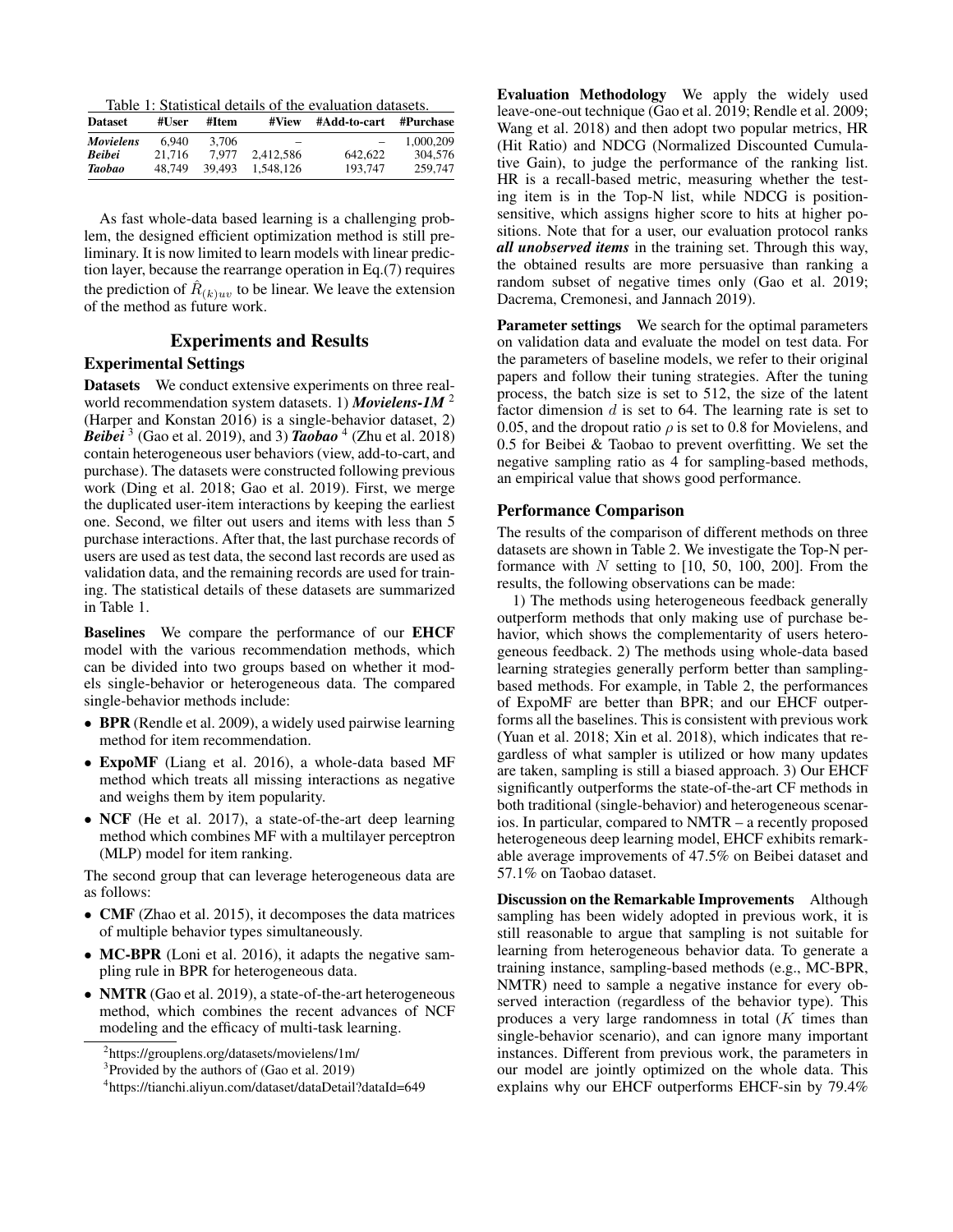| Movielens-1M         |                             | <b>HR@10</b>     | <b>HR@50</b>     | HR@100           | HR@200           | NDCG@10          | NDCG@50          | <b>NDCG@100</b>  | <b>NDCG@200</b>  |
|----------------------|-----------------------------|------------------|------------------|------------------|------------------|------------------|------------------|------------------|------------------|
|                      | <b>BPR</b>                  | 0.0822<br>0.0892 | 0.2637<br>0.2808 | 0.4048<br>0.4253 | 0.5710<br>0.5864 | 0.0418<br>0.0457 | 0.0757<br>0.0764 | 0.0986<br>0.1053 | 0.1217<br>0.1309 |
| <b>Single</b>        | <b>ExpoMF</b><br><b>NCF</b> | 0.0936           | 0.2902           | 0.4316           | 0.6023           | 0.0481           | 0.0837           | 0.1097           | 0.1324           |
|                      | <b>EHCF-Sin</b>             | $0.1025**$       | $0.3104**$       | $0.4597**$       | $0.6177**$       | $0.0508**$       | $0.0934**$       | $0.1169**$       | $0.1392**$       |
| <b>Beibei</b>        |                             | HR@10            | HR@50            | HR@100           | HR@200           | NDCG@10          | NDCG@50          | <b>NDCG@100</b>  | <b>NDCG@200</b>  |
|                      | <b>BPR</b>                  | 0.0437           | 0.1246           | 0.2192           | 0.3057           | 0.0213           | 0.0407           | 0.0539           | 0.0689           |
| <b>Single</b>        | <b>ExpoMF</b>               | 0.0452           | 0.1465           | 0.2246           | 0.3282           | 0.0227           | 0.0426           | 0.0553           | 0.0723           |
|                      | NCF                         | 0.0441           | 0.1562           | 0.2343           | 0.3583           | 0.0225           | 0.0445           | 0.0584           | 0.0757           |
|                      | <b>EHCF-Sin</b>             | $0.0464**$       | $0.1637**$       | $0.2586**$       | $0.3743**$       | $0.0247**$       | $0.0484**$       | $0.0639**$       | $0.0799**$       |
|                      | CMF                         | 0.0482           | 0.1582           | 0.2843           | 0.4288           | 0.0251           | 0.0462           | 0.0661           | 0.0852           |
|                      | <b>MC-BPR</b>               | 0.0504           | 0.1743           | 0.2755           | 0.3862           | 0.0254           | 0.0503           | 0.0653           | 0.0796           |
| <b>Heterogeneous</b> | <b>NMTR</b>                 | 0.0524           | 0.2047           | 0.3189           | 0.4735           | 0.0285           | 0.0609           | 0.0764           | 0.0968           |
|                      | <b>EHCF</b>                 | $0.0608**$       | $0.3316**$       | $0.4312**$       | $0.5460**$       | $0.0325**$       | $0.1213**$       | $0.1374**$       | $0.1535**$       |
| <b>Taobao</b>        |                             | HR@10            | HR@50            | HR@100           | HR@200           | NDCG@10          | NDCG@50          | <b>NDCG@100</b>  | <b>NDCG@200</b>  |
|                      | <b>BPR</b>                  | 0.0376           | 0.0708           | 0.0871           | 0.1035           | 0.0227           | 0.0269           | 0.0305           | 0.0329           |
| <b>Single</b>        | <b>ExpoMF</b>               | 0.0386           | 0.0713           | 0.0911           | 0.1068           | 0.0238           | 0.0270           | 0.0302           | 0.0334           |
|                      | NCF                         | 0.0391           | 0.0728           | 0.0897           | 0.1072           | 0.0233           | 0.0281           | 0.0321           | 0.0345           |
|                      | <b>EHCF-Sin</b>             | $0.0398*$        | $0.0743**$       | $0.0936**$       | $0.1141**$       | $0.0244*$        | $0.0298**$       | $0.0339**$       | $0.0372**$       |
|                      | <b>CMF</b>                  | 0.0483           | 0.0774           | 0.1185           | 0.1563           | 0.0252           | 0.0293           | 0.0357           | 0.0379           |
|                      | <b>MC-BPR</b>               | 0.0547           | 0.0791           | 0.1264           | 0.1597           | 0.0263           | 0.0297           | 0.0361           | 0.0397           |
| <b>Heterogeneous</b> | <b>NMTR</b>                 | 0.0585           | 0.0942           | 0.1368           | 0.1868           | 0.0278           | 0.0334           | 0.0394           | 0.0537           |
|                      | <b>EHCF</b>                 | $0.0717**$       | $0.1618**$       | $0.2211**$       | $0.2921**$       | $0.0403**$       | $0.0594**$       | $0.0690**$       | $0.0789**$       |

Table 2: Performance of different models on three datasets. \* and \*\* denotes the statistical significance for  $p < 0.05$  and  $p <$ 0.01, respectively, compared to the best baseline.

Table 3: Performance of variants of EHCF on Taobao dataset.

|                       | <b>Taobao</b>               | HR@10      | HR@50      | HR@100     | HR@200     | NDCG@10    | NDCG@50    | NDCG@100   | NDCG@200   |
|-----------------------|-----------------------------|------------|------------|------------|------------|------------|------------|------------|------------|
| Data Ablation         | <b>Purchase</b>             | 0.0398     | 0.0743     | 0.0936     | 0.1141     | 0.0244     | 0.0298     | 0.0339     | 0.0372     |
|                       | Purchase&Add-to-cart        | 0.0612     | 0.1187     | 0.1569     | 0.2008     | 0.0297     | 0.0465     | 0.0527     | 0.0589     |
|                       | <b>Purchase &amp; View</b>  | 0.0673     | 0.1438     | 0.2061     | 0.2824     | 0.0384     | 0.0493     | 0.0593     | 0.0700     |
| <b>Model Ablation</b> | <b>Without Transferring</b> | 0.0633     | 0.1112     | 0.1525     | 0.2088     | 0.0312     | 0.0389     | 0.0457     | 0.0535     |
|                       | <b>Without MTL</b>          | 0.0611     | 0.1171     | 0.1552     | 0.2003     | 0.0304     | 0.0448     | 0.0509     | 0.0573     |
| <b>Full Model</b>     | <b>EHCF</b>                 | $0.0717**$ | $0.1618**$ | $0.2211**$ | $0.2921**$ | $0.0403**$ | $0.0594**$ | $0.0690**$ | $0.0789**$ |

on Beibei and 108.8% on Taobao, while the state-of-theart NMTR only outperforms NCF by 34.6% and 46.9% on the two datasets (consistent with (Gao et al. 2019)). Existing sampling-based heterogeneous methods have not fully leveraged the auxiliary behavior data, which is also one of the major points of this work.

# Ablation Study

To understand the effectiveness of auxiliary behavior data, transfer based prediction, and multi-task learning strategy, we conduct experiments with several variants of EHCF. Note that without transferring, the prediction layer of each behavior  $(h_k)$  is randomly initialized and independent. Without MTL, the prediction of each behavior is trained alternately within an epoch. The results on Taobao dataset are recorded in Table 3 and the results on Beibei dataset are similar.

As shown in the table, both adding view data and cart data to our model lead to improvements, which verify the effectiveness of auxiliary behaviors for user preference modeling. The remarkable improvements of our methods also show the necessary of applying non-sampling strategy for learning from heterogeneous feedback. Besides, variants without

transferring and without MTL both perform worse than the full EHCF model, which verifies the effectiveness of the proposed transfer-based prediction layer and multi-task training component.

## Efficiency Analysis

We conduct further experiments to explore the training efficiencies of our EHCF and two state-of-the-art neural recommendation methods: NCF and NMTR. In our experiments, the neural models are all trained on a single NVIDIA GeForce GTX TITAN X GPU. The runtime results are shown in Table 4. From the table, first, the training time cost of EHCF is much less than that using original regression loss (Eq.(4)), which verifies that the derived loss can be learned more efficiently. Second, the training of EHCF is much faster on both single-behavior data and heterogeneous data compared to NCF and NMTR, respectively. In real-world systems, the cost of training time is an important factor to be considered. Our EHCF model shows significant advantage in training efficiency, which makes it more practical to be applied in real life. We also investigate the training process of NCF, NMTR, and our EHCF. Figure 3 shows the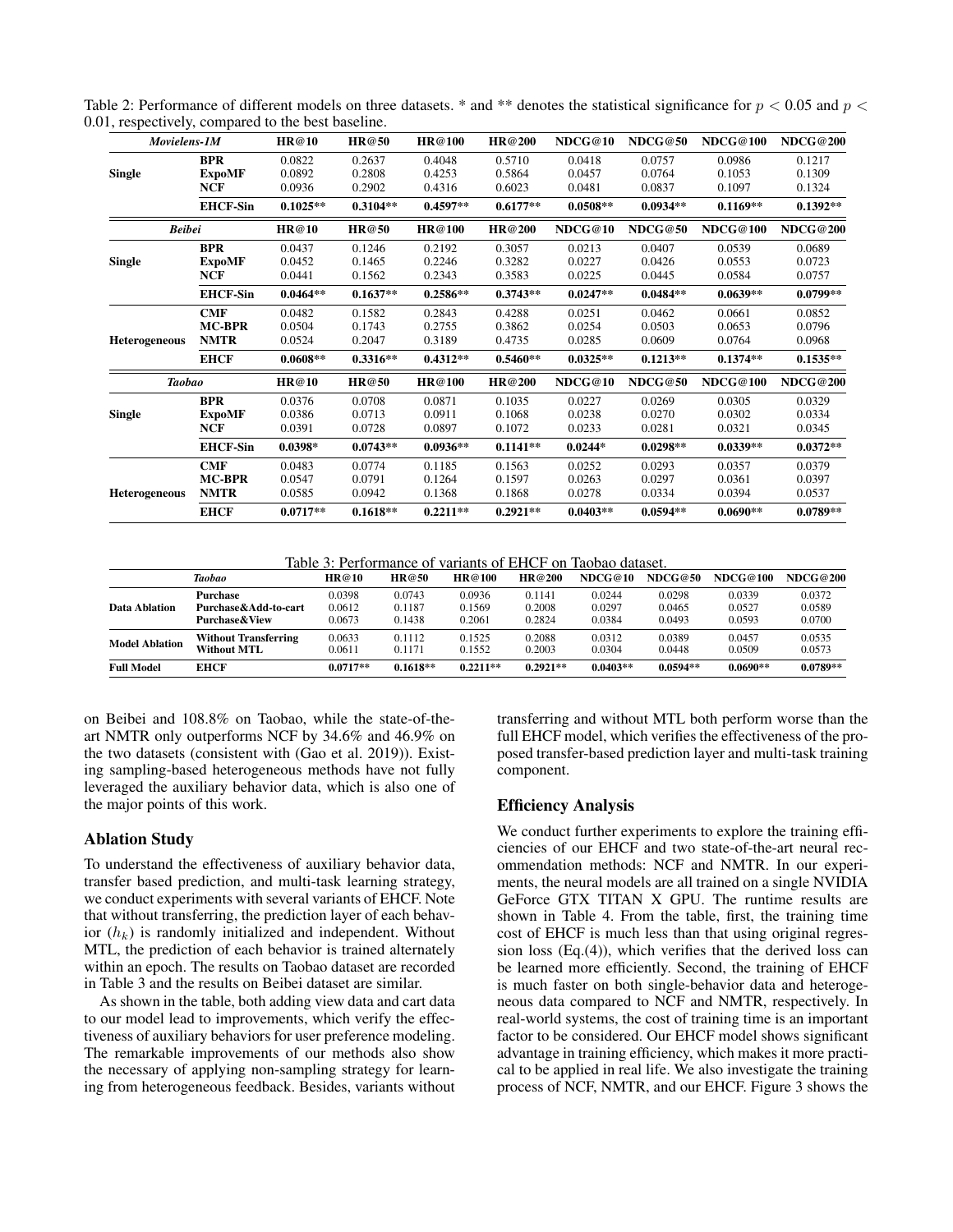Table 4: Comparisons of runtime (second/minute [s/m]). "S", "I", and "T" represent the training time for a single iteration, the number of iterations to converge, and the total training time, respectively.

| Model                                              | Movielens-1M |            |                          | <b>Beibei</b>     |                   |                                 | Taobao              |                   |                                             |
|----------------------------------------------------|--------------|------------|--------------------------|-------------------|-------------------|---------------------------------|---------------------|-------------------|---------------------------------------------|
|                                                    |              |            | т                        | s                 |                   | т                               |                     |                   |                                             |
| <b>NCF</b><br><b>EHCF-Sin</b>                      | 91s<br>4.5s  | 100<br>100 | 152m<br>8m               | 62s<br>3.2s       | 100<br>100        | 104m<br>6m                      | 115s<br>6s          | 100<br>100        | 192m<br>10m                                 |
| <b>NMTR</b><br><b>EHCF-Original</b><br><b>EHCF</b> |              |            | $\overline{\phantom{0}}$ | 165s<br>62s<br>7s | 200<br>200<br>200 | 550 <sub>m</sub><br>207m<br>24m | 180s<br>192s<br>16s | 200<br>200<br>200 | 600 <sub>m</sub><br>640 <sub>m</sub><br>54m |



Figure 3: Performance curves of NCF (best single-behavior baseline), NMTR (best heterogeneous baseline), EHCF-Sin, and EHCF.

prediction accuracy of the models with respect to different training epochs. Due to the space limitation, we only show the results on HR@100 metrics. For other metrics, the observations are similar. From the figure, we can see that EHCF converges much faster on both single-behavior data and heterogeneous data than NCF and NMTR.

#### Handling Data Sparsity Issue

Data sparsity is a big challenge in recommendation (Volkovs, Yu, and Poutanen 2017), and heterogeneous collaborative filtering provides a solution. Thus, we further study how EHCF model performs for the users with few records of target behavior. The results are shown in Figure 4. From the results, we can see that EHCF consistently outperforms other methods by a big margin. Particularly in the first user group with only 5-8 purchase records, our EHCF still keeps a good HR@100 performance of 0.4460 on Beibei dataset and 0.2217 on Taobao dataset, which outperforms the best baseline NMTR by 70.6% and 62.5%, respectively. Since EHCF learns all types of behaviors in a reasonable way, it can achieve a good performance for users with sparse interactions.

### Impact of Parameters

To understand how hyper-parameters influence the performance of EHCF model, we test the impact of coefficient  $\lambda_k$ in the joint loss function of MTL since it is a key parameter of our method. There are three behavior types for Beibei and Taobao, which means there are three loss coefficients  $\lambda_1$ ,  $\lambda_2$ , and  $\lambda_3$ . As  $\lambda_1 + \lambda_2 + \lambda_3 = 1$ , when  $\lambda_1$  and  $\lambda_2$  are given, the value of  $\lambda_3$  is determined. We tune the three coefficients in  $[0, 1/6, 2/6, 3/6, 4/6, 5/6, 1]$  and plot the results



Figure 4: Performances of NCF, NMTR, EHCF-Sin, and EHCF on users with different number of purchase records.



Figure 5: Performance of EHCF with different loss coefficient.

of HR@100 in Figure 5 where darker blocks means better performance. In the figure, outermost blocks are rather shallow since they represent a zero  $\lambda_3$ , which is the coefficient of purchase behavior. On Beibei dataset, a relative large coefficient of carting behavior outperforms that of view behavior, while on Taobao dataset, a relative large  $\lambda_1$  leads to better performance. The reason may be the size difference of auxiliary behavioral data in two datasets.

## **Conclusions**

In this paper we introduce a novel end-to-end model named EHCF for recommendation with heterogeneous user feedback. The proposed EHCF has two key characteristics: 1) a newly designed optimization method is used for efficient whole-data based model learning; 2) the prediction of each behavior is correlated in a transfer way to capture the complicated relations among different behaviors. Extensive experiments on three real-world datasets show that EHCF not only outperforms the state-of-the-art recommendation models by a big margin, but also has a rather fast training process. This work complements the mainstream samplingbased neural models for recommendation with implicit feedback, opening up a new avenue of research possibilities for neural recommendation models. The designed efficient whole-data based strategy has the potential to benefit many tasks where only positive data is observed. Future work includes exploring our EHCF model in other related tasks such as network embedding and multi-label classification. We will also try to extend our optimization method to make it applicable to learn non-linear models.